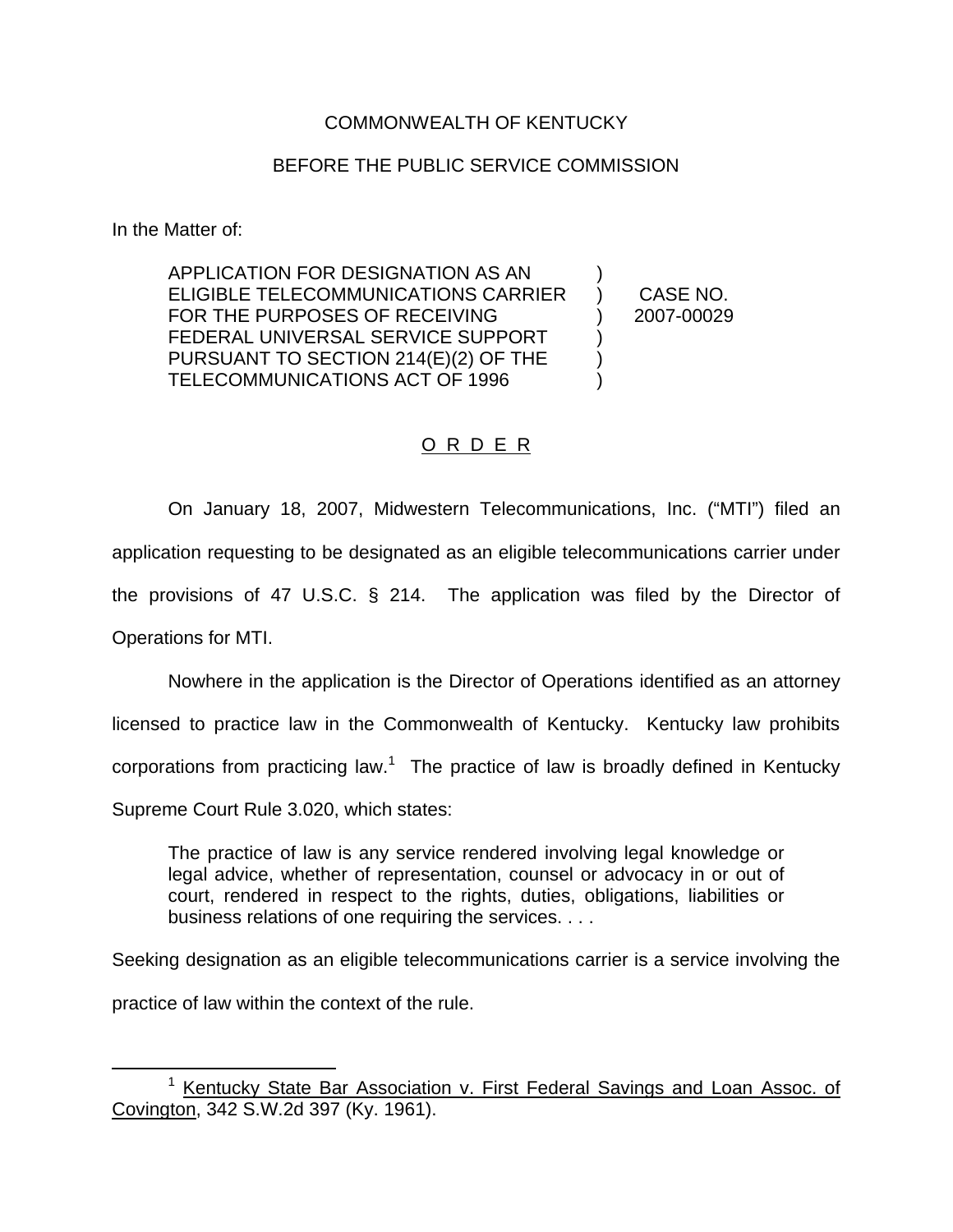Additionally, in Administrative Case No.  $249<sup>2</sup>$  the Commission acknowledged Supreme Court Rule 3.030, which requires counsel who are not licensed to practice law in Kentucky to engage a member of the Kentucky Bar Association as co-counsel. Said co-counsel must appear with the non-licensed attorney in any proceeding before the Commission.

Accordingly, MTI must be represented before the Commission by counsel licensed to practice in Kentucky.

MTI has previously filed an application for designation as an eligible telecommunications carrier in Kentucky. $3$  That application was not signed by counsel licensed to practice in Kentucky. MTI was afforded an opportunity to submit its application by Kentucky counsel but failed to do so. The docket was dismissed without prejudice to its resubmittal when represented by Kentucky counsel.<sup>4</sup>

The Commission finds that MTI's second application should be dismissed without prejudice to MTI's resubmittal of the application by Kentucky counsel. Should MTI resubmit this application, it must do so through counsel licensed to practice in Kentucky. Also, should MTI resubmit this application, its resubmittal must include a description of the facilities which it obtains from BellSouth Telecommunications, Inc. This application,

 $2$  Administrative Case No. 249, Practice Before the Commission by Attorneys Non-Licensed in the Commonwealth of Kentucky (Ky. PSC June 15, 1981).

 $3$  Case No. 2006-00159, Petition by Midwestern Telecommunications, Inc. (MTI), for Designation as an Eligible Telecommunications Carrier in the State of Kentucky for the Purpose of Receiving Federal Universal Service Fund Support.

 $<sup>4</sup>$  Id., Order dated June 27, 2006.</sup>